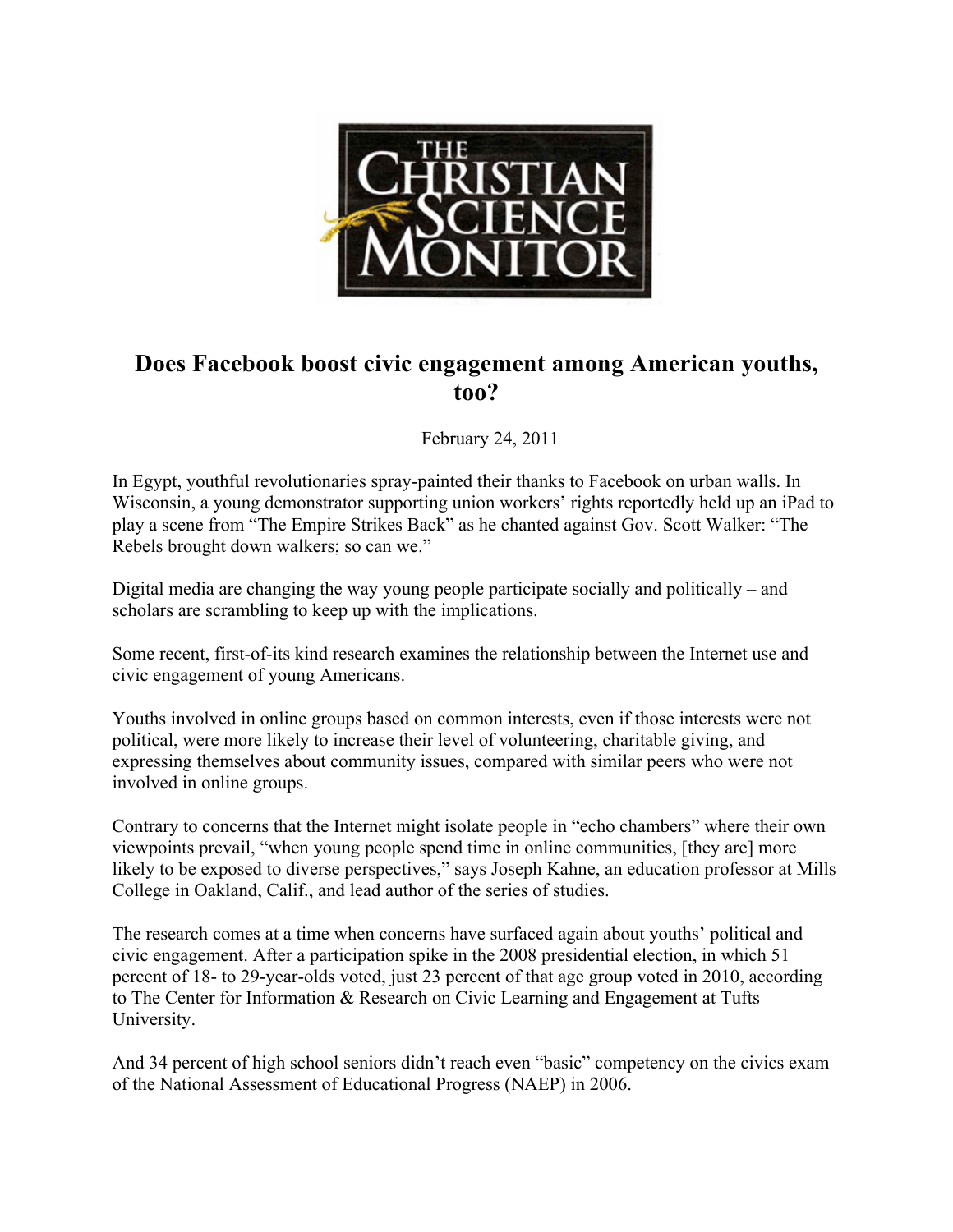Fifty-seven percent of the youth surveyed in Kahne's studies reported at least some online exposure to those holding diverse perspectives, while only 5 percent said they mainly saw views aligned with their own; the rest had little exposure to views in either category, or were uncertain how to answer.

While being part of online groups tied together by hobbies or interests was linked to increased civic engagement, merely socializing with friends through sites like Facebook was not.

The findings are drawn from a survey of more than 2,500 high-schoolers from a diverse set of California school districts, and a subset of more than 400 that were followed for up to three and a half years. Researchers statistically controlled for factors ranging from parental involvement to political orientation so they could isolate the impact of Internet activity.

Education on digital media literacy in high school or college was found to dramatically boost online politically-driven participation and exposure to diverse views.

"Nobody controls the way young people are going to use the Internet," Kahne says, "but there may be ways that educational institutions, parents, and designers of platforms can think about how could they make it more likely that folks will tap the promise of these digital media and avoid some of the possible pitfalls."

Samuel Reed, an instructional specialist with the Philadelphia public schools, has worked with students on projects examining the relationship of digital media and democracy. One group of middle-schoolers wrote letters to district administrators, either for or against a policy of blocking certain websites in schools. They researched court cases and engaged in debates along the way.

"They were actively engaged in that discourse, which led them to have a lot of discoveries about being responsible citizens online," says Mr. Reed, who also writes a blog for the Philadelphia Public School Notebook.

"As teachers we have to find a way to bridge – to meet the digital literacy with traditional literacies," Reed says. "We need to see that there's a wealth of creativity and opportunities in it, instead of ... demonizing social media."

Understanding young people's use of digital media is challenging, Kahne says, particularly given the pace of change. Twitter didn't even exist when he started surveying youths for his recent study, for example. But scholarship is speeding up, he says. And it will be helped by the newly formed Youth & Participatory Politics (YPP) research network, which Kahne is chairing.

YPP brings together scholars from such disciplines as political science, communications, education, and developmental psychology, to look nationally and internationally at the relationships between digital media and young people's political and civic involvement. The network is supported by the MacArthur Foundation, which launched its Digital Media and Learning Initiative in 2006.